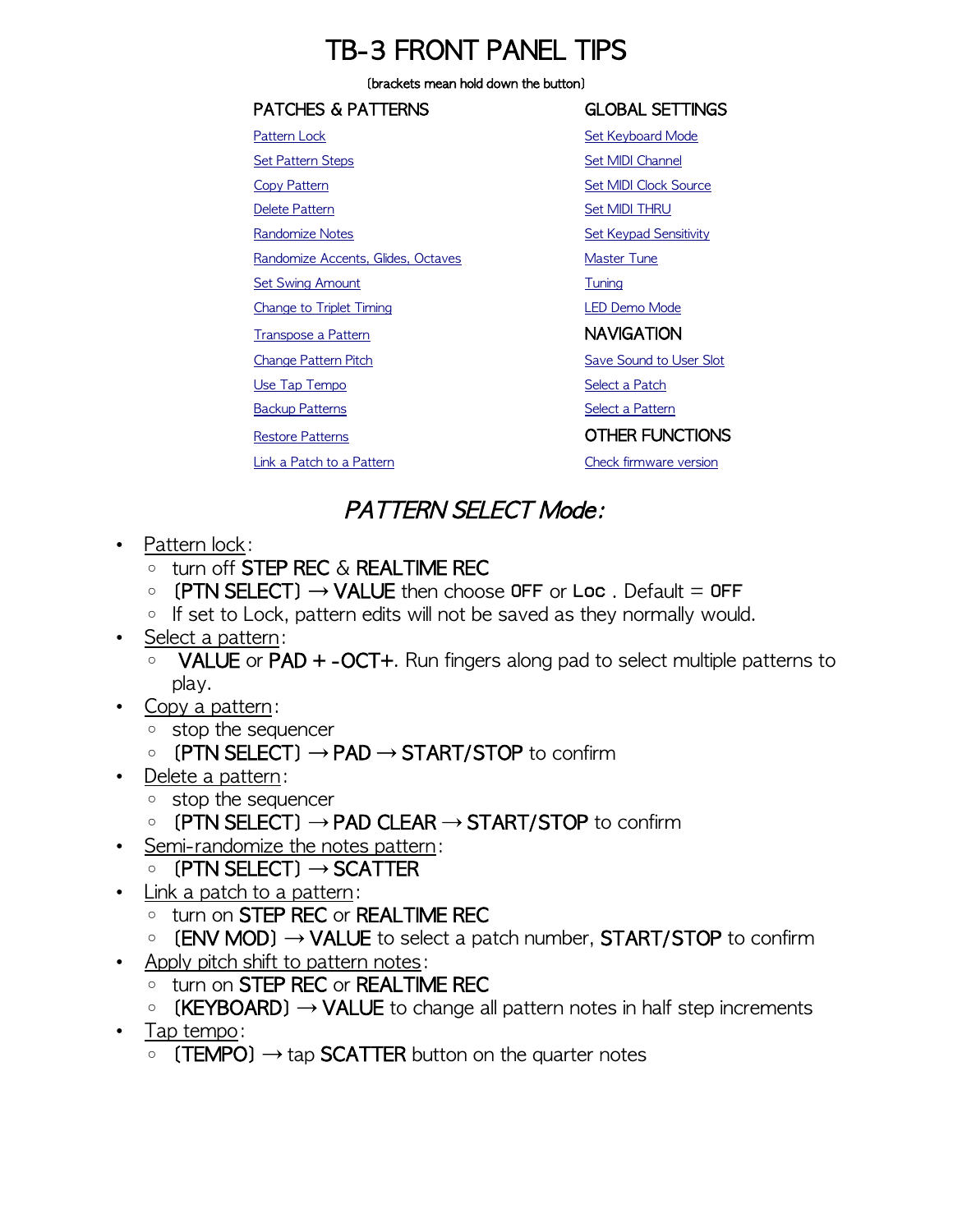#### KEYBOARD Mode:

- <span id="page-1-12"></span>• Set the number of steps in a pattern:
	- [STEP REC] → VALUE 1-32 steps, stored per pattern.
- <span id="page-1-4"></span>• Turn triplet timing on/off:
	- [STEP REC] → tap the TEMPO button. Stored per pattern.
- <span id="page-1-7"></span>• Semi-randomize the accents, glides and octaves:
	- $\circ$  [KEYBOARD]  $\rightarrow$  SCATTER
- <span id="page-1-2"></span>• Transpose a pattern:
	- turn off STEP REC & REALTIME REC
	- $\circ$  (KEYBOARD)  $\rightarrow$  PAD to increment the pattern's base key by half steps
- <span id="page-1-0"></span>• Select a sound patch:
	- VALUE (1 at a time) or [KEYBOARD] → VALUE (10 at a time). Range: U01→D17
- <span id="page-1-1"></span>• Save a sound patch to a user slot:
	- stop the sequencer
	- [ENV MOD] → VALUE to select user slot U01→U15, START/STOP to confirm

# GLOBAL SETTINGS:

### STARTUP Mode (hold SCATTER and restart):

- <span id="page-1-11"></span>• Set the midi channel: VALUE
	-
	- OFF: no midi channel selected, only front panel input
	- C1-C16: sets both send and receive channels. Default = C2
	- OMn: Omni mode. Receive channel is set to ALL, transmit channel is set to 2
- <span id="page-1-10"></span>• Set the midi clock source: PAD C
	- Lit/auto: Accepts both DIN & USB clock. If both are present, USB has priority.
	- Dim/internal: internal clock only, set by tapping TEMPO and changing the VALUE
- <span id="page-1-9"></span>• Set midi out to midi thru: PAD D
	- Lit/On: MIDI OUT is also MIDI THRU, passing on any data received from MIDI IN
	- Dim/Off: MIDI OUT is normal, no passthrough of data
- <span id="page-1-8"></span>• Adjust pad Z sensitivity: **(KEYBOARD) →VALUE** 
	- $\circ$  Range: **0-10**, with 10 most sensitive. Default = 3
- <span id="page-1-6"></span>• Master tune:  $(env \text{ MOD}) \rightarrow VALUE$  $\circ$  Range: 430Hz to 450Hz in 1Hz increments. Default = 440
- <span id="page-1-3"></span>• LED demo:  $(TEMPO) \rightarrow VALUE$ 
	- This sets the number of minutes of to wait before starting the LED routine.
	- $\circ$  Range: OFF to 30 minutes. Default = OFF

### Real-time Global Settings:

#### • Keyboard modes: [SCATTER] →VALUE

- <span id="page-1-13"></span>◦ Local off [OFF]: Produces sound only with external midi message. The keypad and knobs are disabled.
- Local on [On]: Produces sound through any operation including external midi message. The keypad and knobs are enabled.
- Controller only [Ctr]: Doesn't produce sound from any operation, only outputs midi messages.
- <span id="page-1-5"></span>• Set swing / shuffle amount:  $(TEMPO) \rightarrow VALUE$